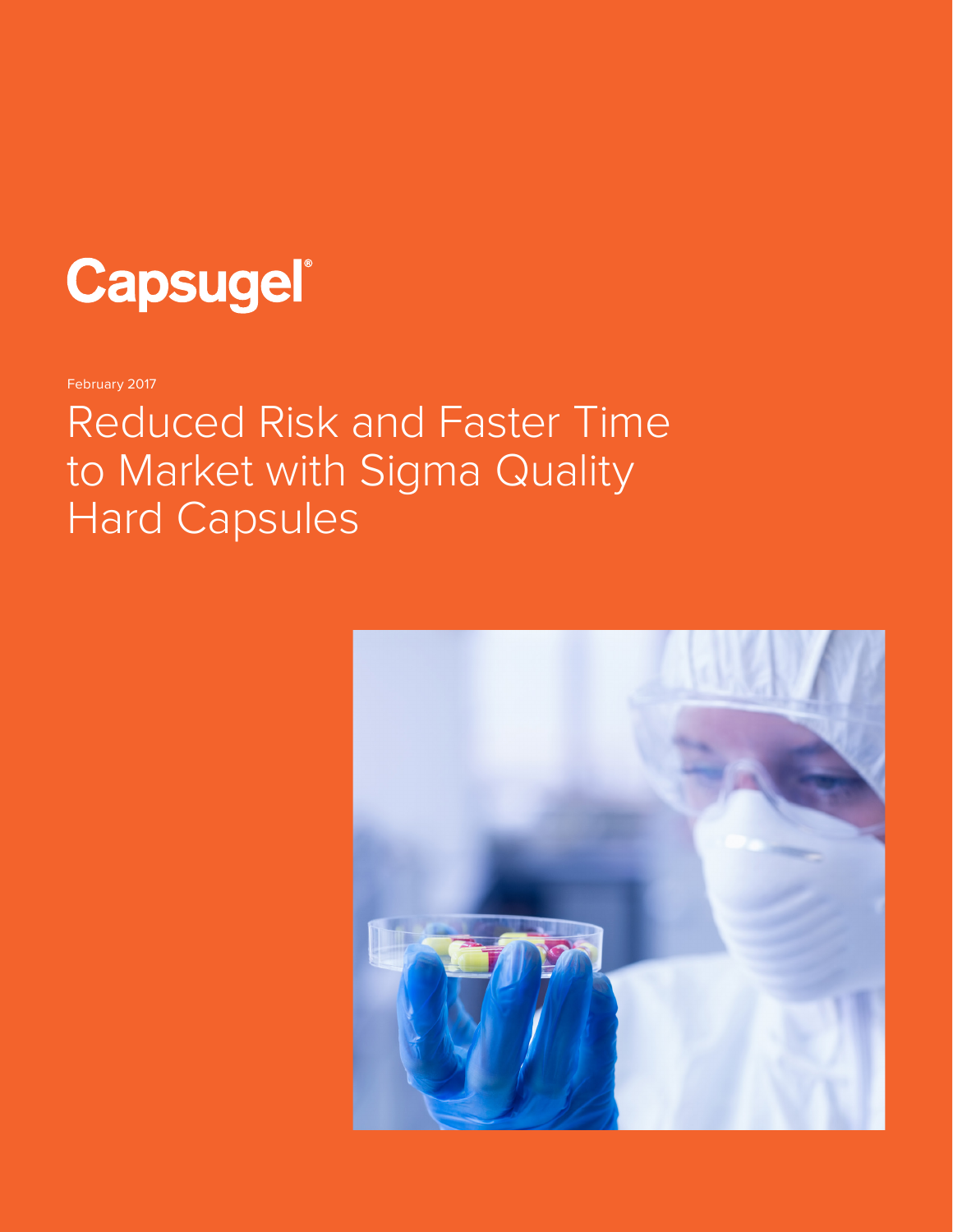Over the past several decades, as the FDA has introduced a number of fast tracks for drug approval, pharmaceutical companies looking to take advantage of those pathways have increasingly chosen hard capsules over other dosage forms.

Between 2010 and 2014, the FDA approved over 20 encapsulated products through its Accelerated Approval, Fast Track, Breakthrough Therapy, and Priority Review programs. As a result, patients suffering from devastating conditions such as lung cancer, multiple sclerosis, and Hepatitis C got speedy access to life-saving new medications.

Pharmacyclics' oncology drug Imbruvica, Boehringer Ingelheim's anti-coagulant Pradaxa, Novartis's Gilenya for multiple sclerosis, and Intermune's Esbriet for idiopathic pulmonary fibrosis are among the capsules approved through these programs in the past few years.

With the launch of Capsugel's Coni-Snap Sigma Series in January 2014, the hard capsule dosage form option has become even more attractive to an industry looking to optimize development, manufacturing processes, and the supply chain. In Europe and the US, where the Sigma Series capsules have been available since the initial launch, interest has grown, with pharmaceutical companies reporting that the new level of quality allows them the peace of mind to focus on assuring the robustness of other aspects of their encapsulation processes.

# Quality by Design considerations

Minimizing variability and defects in excipients, including empty capsules, has become an increasing priority for the pharmaceutical industry since the FDA introduced its Quality by Design (QbD) program, Pharmaceutical CGMP Initiative for the 21st Century – a Risk Based Approach, in 2002.

The initiative introduced revised current Good Manufacturing Practices (cGMP) that encouraged the industry to focus on reducing risk through improved control over critical product and process parameters. The revamped program emphasized the importance of leaving behind traditional methods of quality control that relied on testing completed products and discarding those that fail to meet specifications. Instead, the industry would shift its attention to assuring quality through proper process design and risk management.

In a 2007 progress report on the QbD initiative, the FDA explained that "The focus of this concept is that quality should be built into a product with a thorough understanding of the product and process by which it is developed and manufactured along with a knowledge of the risks involved in manufacturing the product and how best to mitigate those risks."

Both the FDA and EMA, developed guidances based on the International Conference on Harmonisation of Technical Requirements for Registration of Pharmaceuticals for Human Use (ICH) quality guidelines Q8, Q9, and Q10, covering pharmaceutical development, quality risk management, and quality systems.

Both agencies also accept QbD-based applications, with the FDA receiving over 50 QbD-based NDAs and supplements by 2011. Since that same year, both agencies have participated in a parallel assessment program in which they make an effort to harmonize their evaluations of the portions of applications relevant to QbD, including development, design space and realtime release testing.

Risk associated with scale-up should be considered in control strategy development to maximize the probability of effectiveness at scale. *FDA GUIDANCE*

- 
- 
- 

**2 3** In fact, US and European customers have adopted the new line of capsules so readily, says Ronny van de Neste, Global Director of Capsugel's hard capsule business, that they have been asking for access to Sigma Series capsules for their Asian encapsulation facilities; Capsugel is responding by expanding the manufacture of Sigma Series to its Chinese plant.

In developing QbD programs, manufacturers must take the impact of raw materials on the design space into account right from the start of the design process. The FDA's guidance on the ICH guidelines recommends that, "Risk associated with scale-up should be considered in control strategy development to maximize the probability of effectiveness at scale," including differences in raw material quality due to batch-to-batch variability and the "impact of such differences on process controls and quality attributes."

If there is any evidence of variability in the raw materials that may affect results from the design of experiments, the guidance notes, sponsors may need to include information about the potential impact in a QbD regulatory submission. Obviously, raw materials, including empty hard gelatin capsules, with variability small enough to avoid any significant impact on critical product or process parameters may help to avoid complications in the establishment of a design space and in obtaining regulatory approval.

# Transitioning from AQL to PPM standards

As QbD efforts took hold throughout the pharmaceutical industry, Capsugel undertook an initiative to further tighten controls in its own manufacturing facilities, in order to produce capsules with defect levels so low as to be undetectable by standard sampling methods, an unprecedented level of quality.

In 2014, as a result of that initiative, Capsugel introduced gelatin capsules under a new framing reference, Coni-Snap Sigma Series hard gelatin capsules, which are manufactured to Six Sigma quality levels. Six Sigma quality means that instead of defect levels defined by the industry standard limit, Acceptable Quality Level (AQL), which could allow hundreds of defects per million capsules, Sigma Series defects do not exceed 3.4 parts per million (ppm).

The most stringent requirements set out in the American National Standards Institute (ANSI) AQL tables specify an AQL of 0.01% nonconforming items. Since Capsugel typically produces batches of empty capsules in the range of 10-20 million per lot, and ANSI calls for maximum sample sizes of 2,000 pieces for lots of 500,000 and over, the level of defects in a lot of Coni-Snap Sigma Series falls well below that which is detectable by AQL.

Initially, some manufacturers expressed concern about transitioning to the Sigma Series line due to regulatory requirements regarding sampling of the capsules; however, because Capsugel is continuing to sample outgoing product and providing outgoing AQL information, no regulatory filing is necessary. To support new regulatory submissions, Capsugel has submitted excipient drug master files (DMF) for all of its products, and sponsors may obtain a letter of authorization to refer to a DMF.

In Europe and the US, where the Sigma Series capsules have been available since the initial launch, acceptance has been rapid, with pharmaceutical companies reporting that the impressive level of quality allows them the peace of mind to focus on assuring the robustness of other aspects of their encapsulation processes.

"The guarantee that we are achieving defect levels far below that which sampling could detect is an opportunity to eliminate some of that testing because there is no longer a rationale for it."

**JOHN DAVIDSON** *SENIOR MANAGER, QUALITY ENGINEERING SERVICES, CAPSUGEL*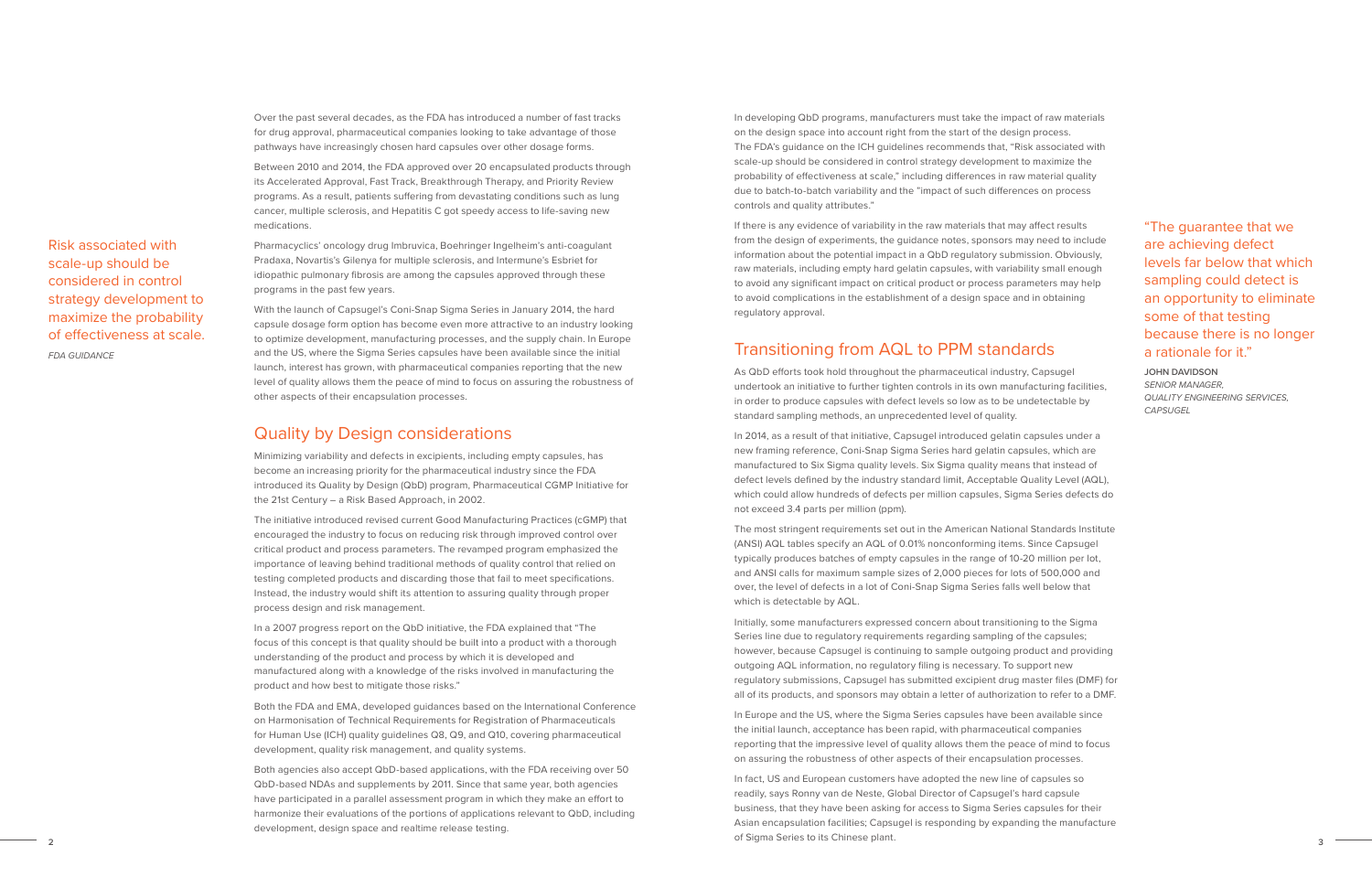#### Speeding time to market

For most manufacturers, Sigma Series capsules offer the potential to improve efficiency throughout the supply chain by minimizing delays and by reducing time required for acceptance testing, processing, and release, all without any need for regulatory filings or changes to the encapsulation process.

For starters, the superior quality of Sigma Series capsules gives many companies the confidence to participate in a certified vendor program, significantly reducing the time and cost of testing incoming batches. Companies participating in this program test a limited number of parameters themselves and rely on results included in the certificate of analysis (CofA) for the remainder, as allowed by cGMP regulations.

"The guarantee that we are achieving defect levels far below that which sampling could detect," says John Davidson, Senior Manager of Capsugel's Quality Engineering Services Team, "is an opportunity to eliminate some of that testing because there is no longer a rationale for it, so once the quality control personnel receive the material, they can release it to their operations group very quickly."

#### **CONI-SNAP® SIGMA SERIES CAPSULES IN GELATIN AND HPMC**



Once the capsules are put into production, the extraordinarily low level of defects also gives operations personnel the assurance that observation of a single capsule with a small defect almost certainly represents an isolated incident, avoiding a production shut down and quarantine of a batch, a source of delays that has become more common in recent years.

Davidson explains that as manufacturers have become more sensitive to risks posed by even minor visual and print defects, the burden of proof of on quality control to show acceptability has grown, along with the response time and labor required to deal with the risk: "As the years have gone on, our customers are responding to defects that they might have accepted before such as cosmetic blemishes on the capsule, by generating deviation reports or undertaking internal investigations, so today defects are generating more paperwork and more product is being stuck in a quarantine status."

All of that analysis and paperwork can take up to 30 days, Davidson adds, and quarantining both the filled and empty capsules during the course of an investigation can seriously disrupt the entire supply chain.

Even just eliminating the capsules as a factor in a defect investigation simplifies the job for operations personnel and reduces pressure on the supply chain, Davidson notes: "They still might have to investigate defects observed during encapsulation, but it won't be because of raw materials."

## Ensuring Confidence in Critical Attributes

#### **VISUAL AND PRINT QUALITY**

As the pharmaceutical industry has implemented QbD efforts in recent years, variations in capsule attributes such as imprint legibility, capsule weight, dimensions, and moisture have become an even greater concern.

Imprint quality is a particularly critical attribute because, as an FDA guidance titled "Safety Considerations for Product Design to Minimize Medication Errors" points out, "Imprint codes that are absent, difficult to see, and similar to imprint codes of another product have led to the dispensing and administration of the wrong drug product and wrong strength."

In 21 CFR 206, The FDA spells out the requirement for clear imprints, specifying that "no drug product in solid oral dosage form may be introduced or delivered for introduction into interstate commerce unless it is clearly marked or imprinted with a code imprint that, in conjunction with the product's size, shape, and color, permits the unique identification of the drug product and the manufacturer or distributor of the product."

Beyond the safety risks posed by missing or illegible imprints, there is the risk that patients who observe visual or print defects may question the legitimacy of the product and/or file a complaint. Over the past few years, consumers have been exposed to an increasing number of reports on counterfeit drugs in the media. Many of these reports warn consumers that capsules whose imprint and/or color differ from normal could be fake, and social media can amplify these worries.

Online resources also reinforce the message that consumers should be wary of capsules with print defects. Drugs.com, for example, warns consumers that "A solid oral dosage form drug product that does not meet the requirement for imprinting and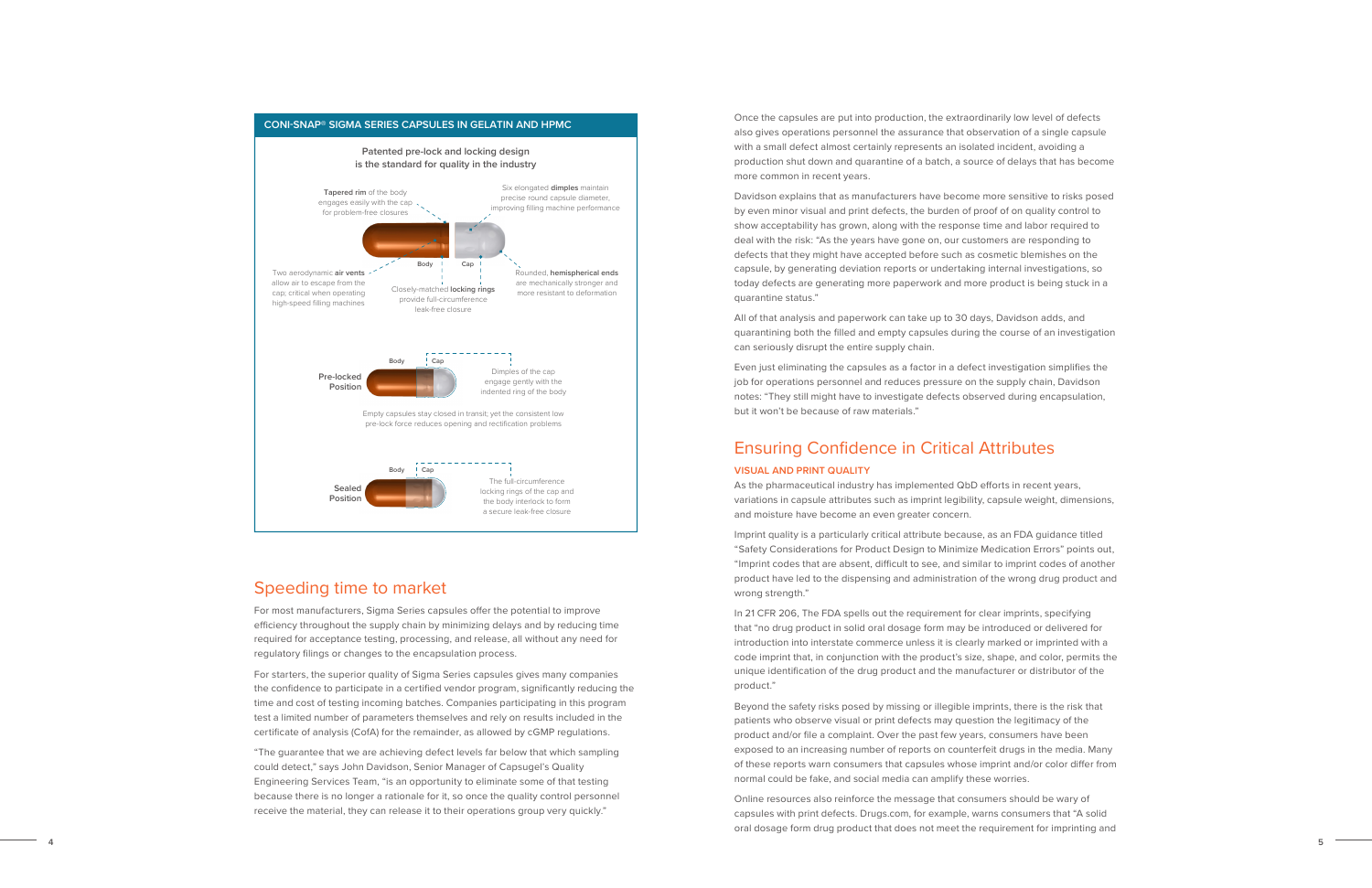is not exempt from the requirement may be considered adulterated and misbranded and may be an unapproved new drug as defined by the FDA. Also, if a pill or capsule has no imprint and is not an approved medication it may be a vitamin or other dietary supplement, illegal drug of abuse, foreign medication or even candy."

With the proliferation of drug identification websites and mobile apps, patients have easy access to images showing how the imprint on their capsules should appear, and online message boards offer numerous examples of users inquiring about capsules they have found that lack imprints.

For many patients, visual and print quality also correlate to overall product quality, making the capsule appearance particularly important from a product differentiation standpoint. Misprinted logos, color hue errors, or sloppy edges on a cap have the potential to negate the effect of the company's careful choice of logo and colors to represent the brand.

At Capsugel's high production speeds, assuring perfect imprints requires extraordinarily tight control of the offset printing process used to mark capsules. Even a tiny speck of dust on an ink roller for just a couple of seconds could result in missing print or a thick line that obscures the logo on as many as 10-20 capsules. Those defects would be difficult to detect and eliminate through sampling of lots that may include 20 million capsules.

In order to bring its capsule printing processes to Six Sigma level quality, Capsugel closely studied its printing systems and then re-engineered the entire process for greater control over ink application and imprint placement, replacing 20% of the ink rollers, and instituting 100% electronic inspection.

In addition to assuring imprint quality and playing a role in lowering the print defect rate to no more than 3.4 ppm, 100% inspection also drastically reduces other potential visual quality issues such as poorly distributed pigment in colored capsules, specks, and pits.

#### **WEIGHT, DIMENSIONS, AND OTHER PARAMETERS**

As part of its commitment to continuous quality improvement, Capsugel performed a study of critical parameters from 42 batches of size 1 capsules manufactured over a 24-month period. Half of the batches were transparent capsules; the remaining batches were opaque white capsules.

Results from the study were published an article titled, "Application of QbD Principles for the Evaluation of Empty Hard Capsules as an Input Parameter in Formulation Development and Manufacturing" in the June 2014 issue of the journal AAPS PharmSciTech.

The study paid particularly careful attention to two of the most critical parameters, capsule weight and dimensions. Variability in capsule weight may have a critical impact on product performance due to its effect on *in vitro* parameters such as dissolution and disintegration. For low fill weight products such as dry powder inhaler capsules, variation in capsule weight may also result in a significant variation in the amount of drug dosed.

If manufacturers receive capsules with significant dimensional differences, they might need to make adjustments to encapsulation equipment to avoid downtime. Variations in dimensions might also cause defects such as dented capsules or a poor

"We can work together with the customer to help them define what the best conditions are for the product and what they need in order to define their design space."

**KARIN SCHROOTEN** *SENIOR DIRECTOR FOR GLOBAL QUALITY, CAPSUGEL*

fit between the two halves of the capsule that may result in leakage. Ensuring that capsule dimensions remain within specifications becomes particularly critical on high speed filling machines that handle up to 250,000 capsules per hour.

With all Capsugel capsules, says Karin Schrooten, Senior Director for Global Quality, customers can rest assured not only that the variation in capsule parameters remains well within specifications for each lot of empty capsules, but also that dimensions and weight remain consistent enough from lot to lot to allow manufacturers to switch lots without having to make any adjustments to the encapsulation equipment.

"We can provide the customer with data showing that our process is very capable and that capsule weight or specifications will be within very tight ranges so customers know that if they buy a capsule batch now and then buy a batch six months later, it's not going to impact them," she adds.

For example, the target weight for a size 1 capsule, the size most commonly used in the pharmaceutical industry, is 76 mg, with an allowable range of +/- 5 mg. Data from the Capsugel study showed that the overall weight distribution of the batches, based on the average weight of 100 capsules, varied between 73.4 and 76.7 mg, with individual capsule weights well within limits. No difference in weight distribution was observed between transparent and colored capsule batches.

For dimensional parameters including cap and body length, the study showed that measurements stayed well within the specification limits over the two-year period with little variation between the 42 batches of capsules. For both weight and dimensional parameters, the relative standard deviation was calculated at about 2%.

Measurements of additional critical quality attributes – moisture, disintegration, sulfated ash, sulfur dioxide, lubricant, and microbiology – demonstrated that all easily met pharmacopoeial requirements with tight control both within batches and between batches.

With such tight control, Capsugel experts have added ability to assist customers in determining how capsules variation within specifications will affect production and/or the end product. "We can work together with the customer to help them define what the best conditions are for the product and what they need in order to define their design space," Schrooten says.

## Continuing Innovations in Quality

The introduction of the Coni-Snap Sigma Series line might represent a great advance in the quality of empty hard gelatin capsules, but it's just a single step in Capsugel's ongoing program of quality improvement.

"We have been working over the past 20 years on continuous improvement," Van de Neste says, "on developing new production technologies other than inspection, to design and engineer out the root causes for defects, and so we have over all these years continued to lower the defect levels in our product."

That effort is ongoing and will continue indefinitely, he adds, with the company's sights set on bringing six sigma quality to additional regions, parameters, and products, including its Vcaps® Plus HPMC capsules. On its website, Capsugel indicates that it will not settle for anything less than the ideal: "Our ongoing commitment to Six Sigma leads us onwards and upwards towards the ultimate goal of zero defects."